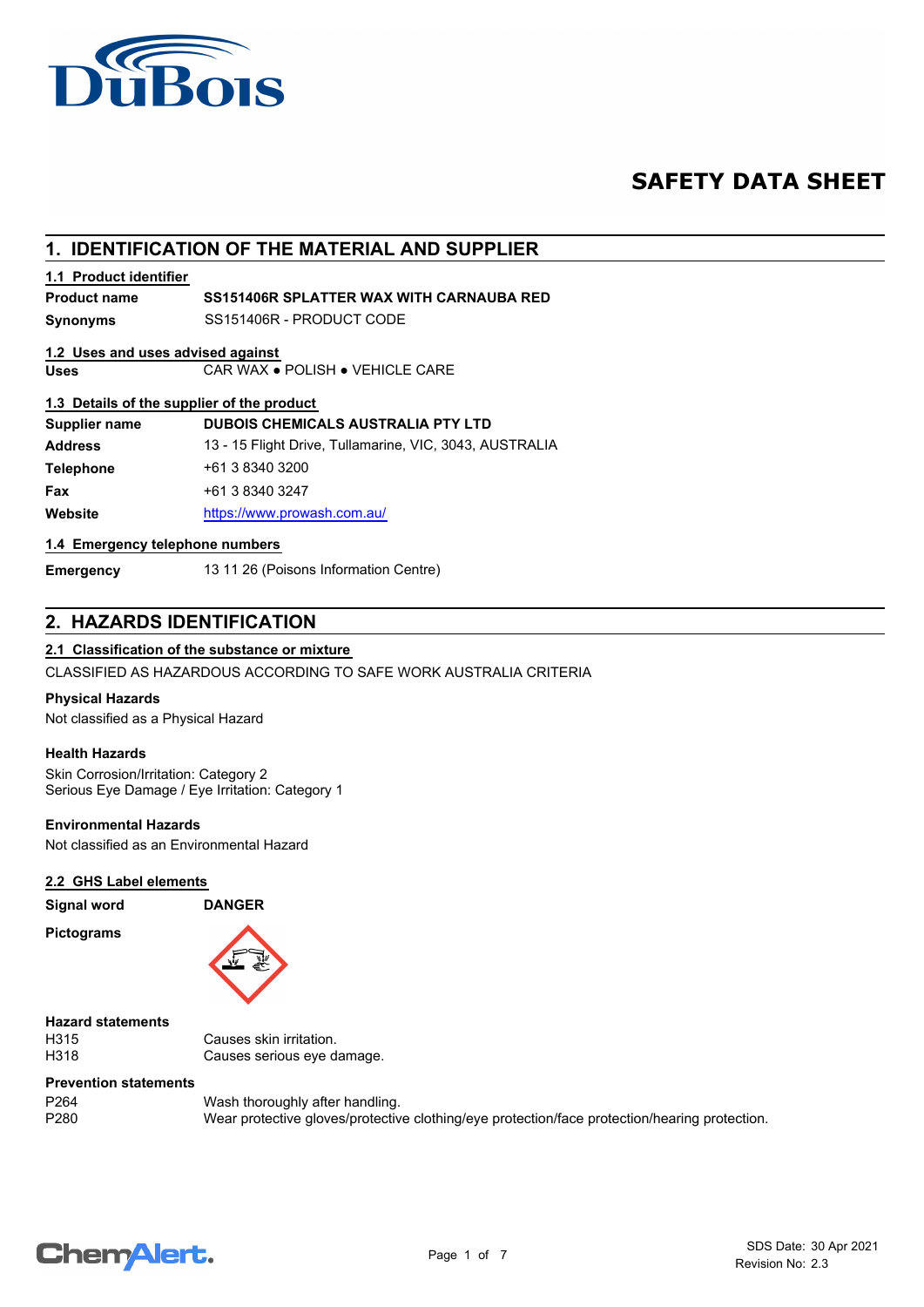#### **Response statements**

P305 + P351 + P338

P302 + P352 IF ON SKIN: Wash with plenty of water.

- IF IN EYES: Rinse cautiously with water for several minutes. Remove contact lenses, if present and easy to do. Continue rinsing.
- P310 Immediately call a POISON CENTRE or doctor/physician.<br>P321 Specific treatment is advised see first aid instructions
- P321 Specific treatment is advised see first aid instructions.<br>P332 + P313 If skin irritation occurs: Get medical advice/ attention.
- P332 + P313 If skin irritation occurs: Get medical advice/ attention.<br>P362 + P364 Take off contaminated clothing and wash it before reu Take off contaminated clothing and wash it before reuse.
- **Storage statements**

None allocated.

#### **Disposal statements**

None allocated.

### **2.3 Other hazards**

No information provided.

# **3. COMPOSITION/ INFORMATION ON INGREDIENTS**

### **3.1 Substances / Mixtures**

| Ingredient                                                        | <b>CAS Number</b> | <b>EC Number</b> | Content   |
|-------------------------------------------------------------------|-------------------|------------------|-----------|
| COCOAMIDOPROPYL BETAINE                                           | 61789-40-0        | 263-058-8        | 5 to 10%  |
| LAURYLDIMETHYLAMINE OXIDE                                         | 1643-20-5         | 216-700-6        | 5 to 10%  |
| 2-BUTOXYETHANOL                                                   | 111-76-2          | 203-905-0        | 1 to 5%   |
| <b>ISOPROPYL ALCOHOL</b>                                          | 67-63-0           | 200-661-7        | 1 to $5%$ |
| NON HAZARDOUS INGREDIENTS                                         | Not Available     | Not Available    | Remainder |
| QUATERNARY AMMONIUM COMPOUNDS, DICOCO<br>ALKYLDIMETHYL, CHLORIDES | 61789-77-3        | 263-087-6        | 1 to $5%$ |

# **4. FIRST AID MEASURES**

#### **4.1 Description of first aid measures**

If in eyes, hold eyelids apart and flush continuously with running water. Continue flushing until advised to stop by a Poisons Information Centre, a doctor, or for at least 15 minutes. **Eye Inhalation** If inhaled, remove from contaminated area. Apply artificial respiration if not breathing. **Skin** If skin or hair contact occurs, remove contaminated clothing and flush skin and hair with running water. For advice, contact a Poisons Information Centre on 13 11 26 (Australia Wide) or a doctor (at once). If swallowed, do not induce vomiting. **Ingestion**

**First aid facilities** Eye wash facilities and safety shower should be available.

#### **4.2 Most important symptoms and effects, both acute and delayed**

Causes serious eye damage. Causes skin irritation.

#### **4.3 Immediate medical attention and special treatment needed**

Treat symptomatically.

# **5. FIRE FIGHTING MEASURES**

# **5.1 Extinguishing media**

Non flammable. May evolve carbon oxides, nitrogen oxides, halogenated compounds and metal oxides when heated to decomposition.

### **5.2 Special hazards arising from the substance or mixture**

Non flammable. May evolve carbon oxides and hydrocarbons when heated to decomposition.

### **5.3 Advice for firefighters**

Treat as per requirements for surrounding fires. Evacuate area and contact emergency services. Remain upwind and notify those downwind of hazard. Wear full protective equipment including Self Contained Breathing Apparatus (SCBA) when combating fire. Use waterfog to cool intact containers and nearby storage areas.

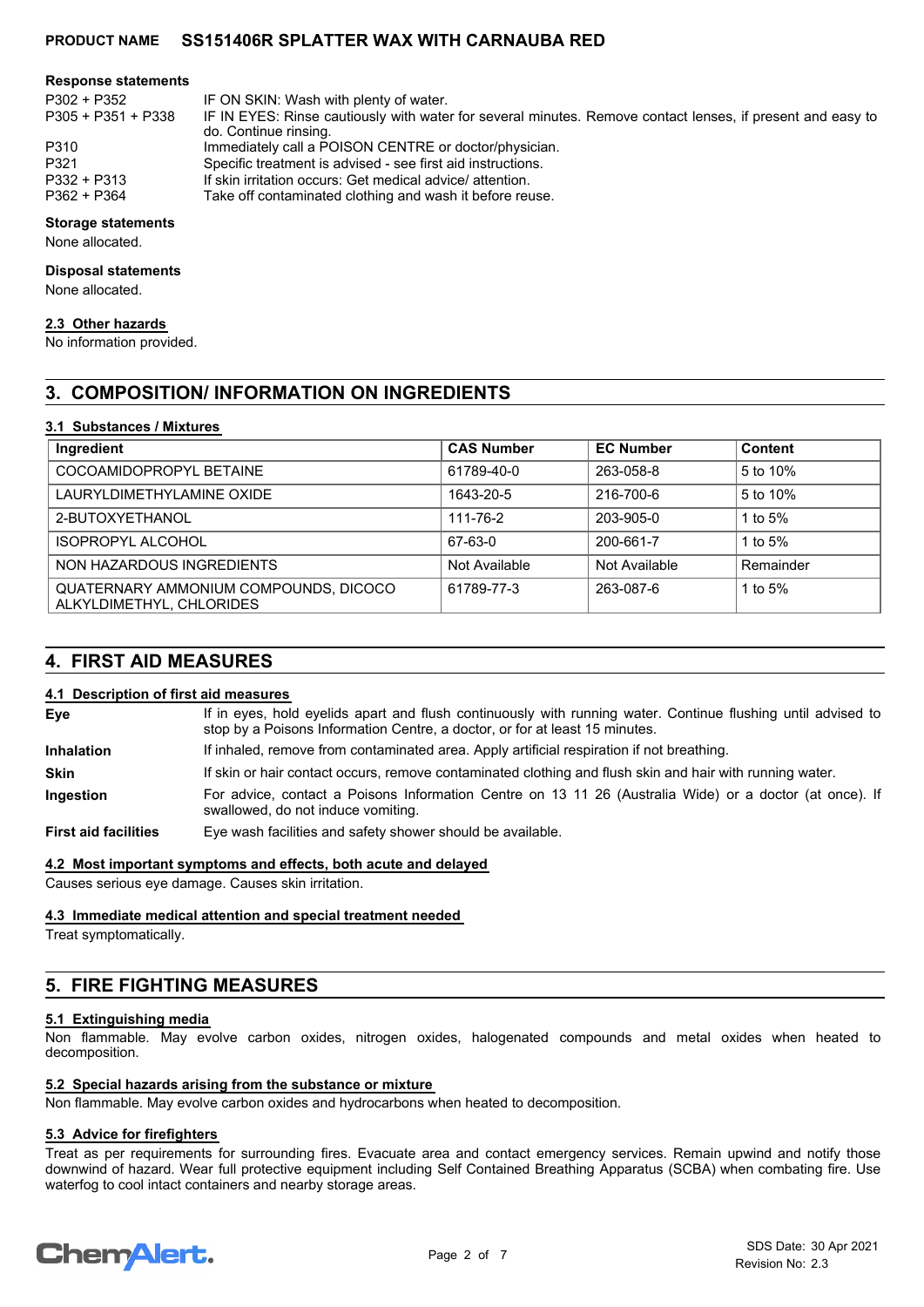#### **5.4 Hazchem code**

None allocated.

# **6. ACCIDENTAL RELEASE MEASURES**

### **6.1 Personal precautions, protective equipment and emergency procedures**

Wear Personal Protective Equipment (PPE) as detailed in section 8 of the SDS.

#### **6.2 Environmental precautions**

Prevent product from entering drains and waterways.

#### **6.3 Methods of cleaning up**

Contain spillage, then cover / absorb spill with non-combustible absorbent material (vermiculite, sand, or similar), collect and place in suitable containers for disposal.

#### **6.4 Reference to other sections**

See Sections 8 and 13 for exposure controls and disposal.

# **7. HANDLING AND STORAGE**

#### **7.1 Precautions for safe handling**

Before use carefully read the product label. Use of safe work practices are recommended to avoid eye or skin contact and inhalation. Observe good personal hygiene, including washing hands before eating. Prohibit eating, drinking and smoking in contaminated areas.

#### **7.2 Conditions for safe storage, including any incompatibilities**

Store in a cool, dry, well ventilated area, removed from incompatible substances and foodstuffs. Ensure containers are adequately labelled, protected from physical damage and sealed when not in use.

#### **7.3 Specific end uses**

No information provided.

# **8. EXPOSURE CONTROLS / PERSONAL PROTECTION**

### **8.1 Control parameters**

#### **Exposure standards**

| Ingredient             | Reference      | <b>TWA</b> |                   | <b>STEL</b> |                   |
|------------------------|----------------|------------|-------------------|-------------|-------------------|
|                        |                | ppm        | mq/m <sup>3</sup> | ppm         | mq/m <sup>3</sup> |
| 2-Butoxyethanol (EGBE) | SWA [AUS]      | 20         | 96.9              | 50          | 242               |
| 2-Butoxyethanol (EGBE) | SWA [Proposed] | 10         | 49                | 50          | 242               |
| Isopropyl alcohol      | SWA [AUS]      | 400        | 983               | 500         | 1230              |
| Isopropyl alcohol      | SWA [Proposed] | 200        | 491               | 400         | 984               |

#### **Biological limits**

| Ingredient        | <b>Determinant</b>                                    | <b>Sampling Time</b>               | <b>BEI</b>                       |
|-------------------|-------------------------------------------------------|------------------------------------|----------------------------------|
| 2-BUTOXYETHANOL   | Butoxyacetic acid (BAA) in urine (with<br>hydrolysis) | End of shift                       | $200 \text{ mg/g}$<br>creatinine |
| ISOPROPYL ALCOHOL | Acetone in urine                                      | End of shift at<br>end of workweek | $40 \text{ mg/L}$                |

Reference: ACGIH Biological Exposure Indices

#### **8.2 Exposure controls**

Avoid inhalation. Use in well ventilated areas. Maintain vapour levels below the recommended exposure standard. **Engineering controls**

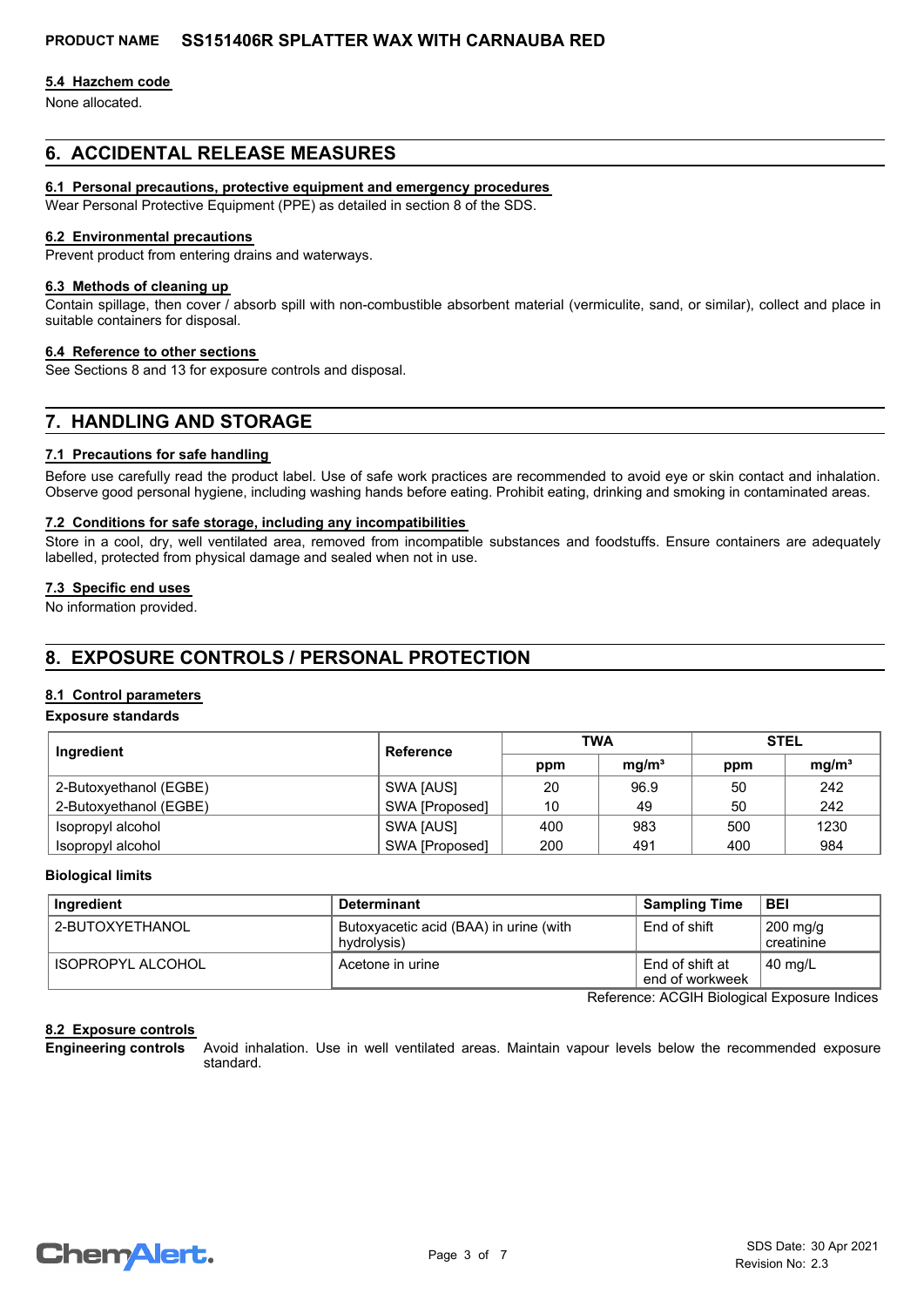#### **PPE**

| Eye / Face  | Wear splash-proof goggles.                                                          |
|-------------|-------------------------------------------------------------------------------------|
| Hands       | Wear PVC or rubber gloves.                                                          |
| Bodv        | When using large quantities or where heavy contamination is likely, wear coveralls. |
| Respiratory | Not required under normal conditions of use.                                        |
|             |                                                                                     |



# **9. PHYSICAL AND CHEMICAL PROPERTIES**

### **9.1 Information on basic physical and chemical properties**

| Appearance                       | DARK RED LIQUID              |
|----------------------------------|------------------------------|
| Odour                            | <b>SLIGHTLY FRUITY ODOUR</b> |
| Flammability                     | <b>NON FLAMMABLE</b>         |
| <b>Flash point</b>               | <b>NOT RELEVANT</b>          |
| <b>Boiling point</b>             | <b>NOT AVAILABLE</b>         |
| <b>Melting point</b>             | <b>NOT AVAILABLE</b>         |
| <b>Evaporation rate</b>          | <b>NOT AVAILABLE</b>         |
| рH                               | 6.93                         |
| Vapour density                   | <b>NOT AVAILABLE</b>         |
| <b>Relative density</b>          | 0.993                        |
| Solubility (water)               | <b>SOLUBLE</b>               |
| Vapour pressure                  | <b>NOT AVAILABLE</b>         |
| <b>Upper explosion limit</b>     | <b>NOT RELEVANT</b>          |
| Lower explosion limit            | <b>NOT RELEVANT</b>          |
| <b>Partition coefficient</b>     | <b>NOT AVAILABLE</b>         |
| <b>Autoignition temperature</b>  | <b>NOT AVAILABLE</b>         |
| <b>Decomposition temperature</b> | <b>NOT AVAILABLE</b>         |
| Viscositv                        | <b>NOT AVAILABLE</b>         |
| <b>Explosive properties</b>      | <b>NOT AVAILABLE</b>         |
| <b>Oxidising properties</b>      | <b>NOT AVAILABLE</b>         |
| Odour threshold                  | <b>NOT AVAILABLE</b>         |
|                                  |                              |

# **10. STABILITY AND REACTIVITY**

# **10.1 Reactivity**

Carefully review all information provided in sections 10.2 to 10.6.

#### **10.2 Chemical stability**

Stable under recommended conditions of storage.

# **10.3 Possibility of hazardous reactions**

Polymerization will not occur.

#### **10.4 Conditions to avoid**

Avoid heat, sparks, open flames and other ignition sources.

#### **10.5 Incompatible materials**

Incompatible with oxidising agents (e.g. hypochlorites) and acids (e.g. nitric acid).

#### **10.6 Hazardous decomposition products**

May evolve carbon oxides and hydrocarbons when heated to decomposition.

# **11. TOXICOLOGICAL INFORMATION**

# **11.1 Information on toxicological effects**

**Acute toxicity** Acute oral exposure may result in irritation of the mouth, throat, oesophagus and gastrointestinal tract.

# Chem<sup>Alert.</sup>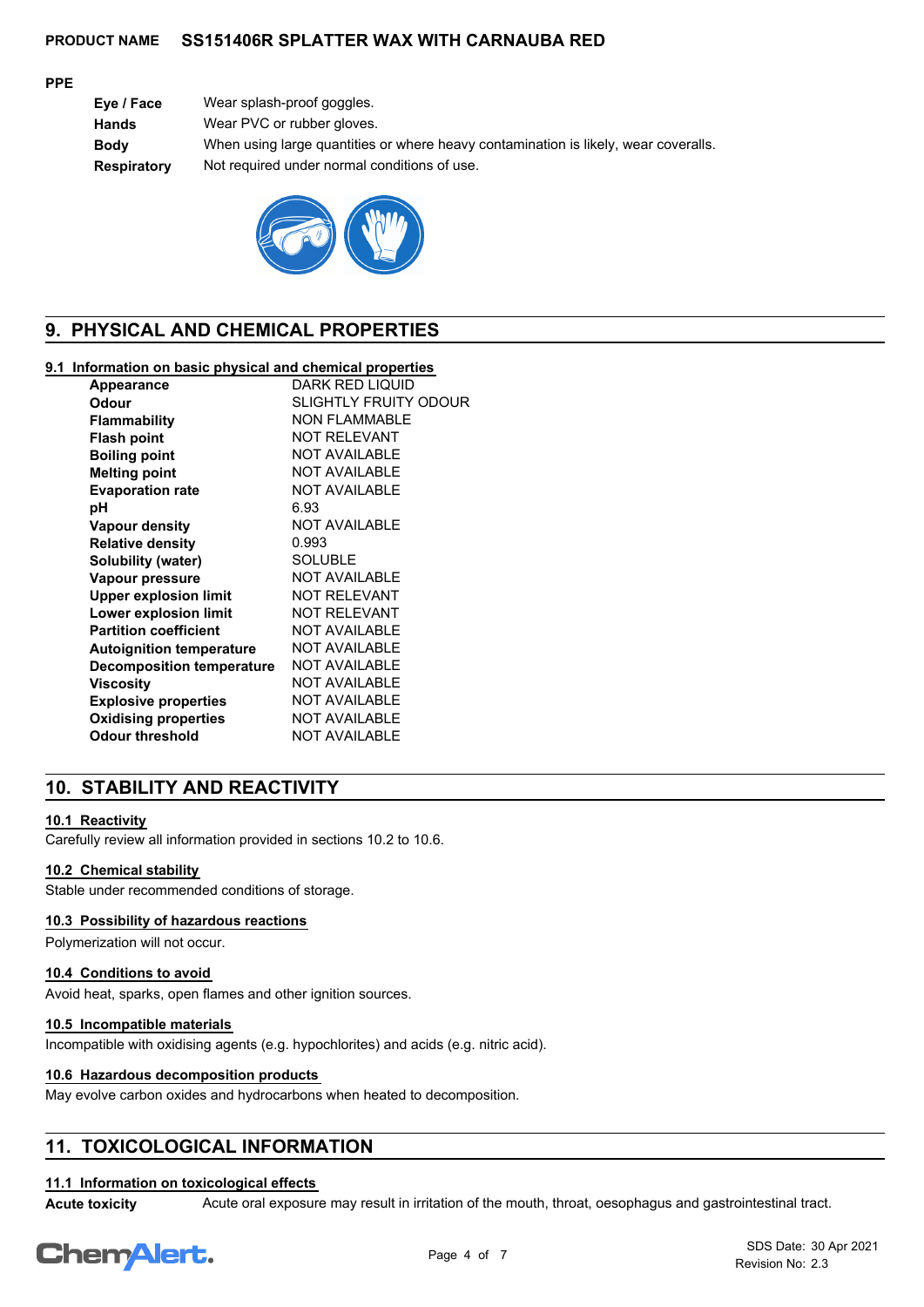#### **Information available for the ingredients:**

| Ingredient                         |                                                                                                                             | Oral LD50                                                                               | <b>Dermal LD50</b>              | <b>Inhalation LC50</b>    |
|------------------------------------|-----------------------------------------------------------------------------------------------------------------------------|-----------------------------------------------------------------------------------------|---------------------------------|---------------------------|
| LAURYLDIMETHYLAMINE OXIDE          |                                                                                                                             | 2700 mg/kg (mouse);<br>1000 mg/kg (rat)                                                 | 3 ml/kg (mouse)                 | --                        |
| 2-BUTOXYETHANOL                    |                                                                                                                             | 470 mg/kg (rat)                                                                         | 220 mg/kg (rabbit)              | 450 mg/L/4hrs (rat)       |
| <b>ISOPROPYL ALCOHOL</b>           |                                                                                                                             | > 2000 mg/kg (rat)<br>(AICIS)                                                           | $>$ 2000 mg/kg (rat)<br>(AICIS) | $>$ 20 mg/L (rat) (AICIS) |
| <b>Skin</b>                        |                                                                                                                             | Irritating to the skin. Contact may result in irritation, redness, rash and dermatitis. |                                 |                           |
| Eye                                | Causes serious eye damage. Contact may result in irritation, lacrimation, pain, redness and possible serious<br>eye damage. |                                                                                         |                                 |                           |
| <b>Sensitisation</b>               |                                                                                                                             | Not classified as causing skin or respiratory sensitisation.                            |                                 |                           |
| <b>Mutagenicity</b>                |                                                                                                                             | Not classified as a mutagen.                                                            |                                 |                           |
| Carcinogenicity                    | Not classified as a carcinogen.                                                                                             |                                                                                         |                                 |                           |
| <b>Reproductive</b>                | Not classified as a reproductive toxin.                                                                                     |                                                                                         |                                 |                           |
| STOT - single<br>exposure          | Over exposure may result in irritation of the nose and throat, coughing, dizziness, drowsiness and headache.                |                                                                                         |                                 |                           |
| <b>STOT</b> - repeated<br>exposure | Not classified as causing organ damage from repeated exposure.                                                              |                                                                                         |                                 |                           |
| <b>Aspiration</b>                  | Not classified as causing aspiration.                                                                                       |                                                                                         |                                 |                           |

# **12. ECOLOGICAL INFORMATION**

### **12.1 Toxicity**

No information provided.

#### **12.2 Persistence and degradability**

No information provided.

### **12.3 Bioaccumulative potential**

No information provided.

### **12.4 Mobility in soil**

No information provided.

# **12.5 Other adverse effects**

No information provided.

# **13. DISPOSAL CONSIDERATIONS**

### **13.1 Waste treatment methods**

For small amounts, absorb with sand, vermiculite or similar and dispose of to an approved landfill site. For large quantities, contact the manufacturer/supplier for additional information. Prevent contamination of drains and waterways as aquatic life may be threatened and environmental damage may result. **Waste disposal**

**Legislation Dispose of in accordance with relevant local legislation.** 

# **14. TRANSPORT INFORMATION**

# **NOT CLASSIFIED AS A DANGEROUS GOOD BY THE CRITERIA OF THE ADG CODE, IMDG OR IATA**

|                                     | <b>LAND TRANSPORT (ADG)</b> | <b>SEA TRANSPORT (IMDG / IMO)</b> | AIR TRANSPORT (IATA / ICAO) |
|-------------------------------------|-----------------------------|-----------------------------------|-----------------------------|
| 14.1 UN Number                      | None allocated.             | None allocated.                   | None allocated.             |
| 14.2 Proper<br><b>Shipping Name</b> | None allocated.             | None allocated.                   | None allocated.             |
| 14.3 Transport<br>hazard class      | None allocated.             | None allocated.                   | None allocated.             |
| 14.4 Packing Group                  | None allocated.             | None allocated.                   | None allocated.             |

# **ChemAlert.**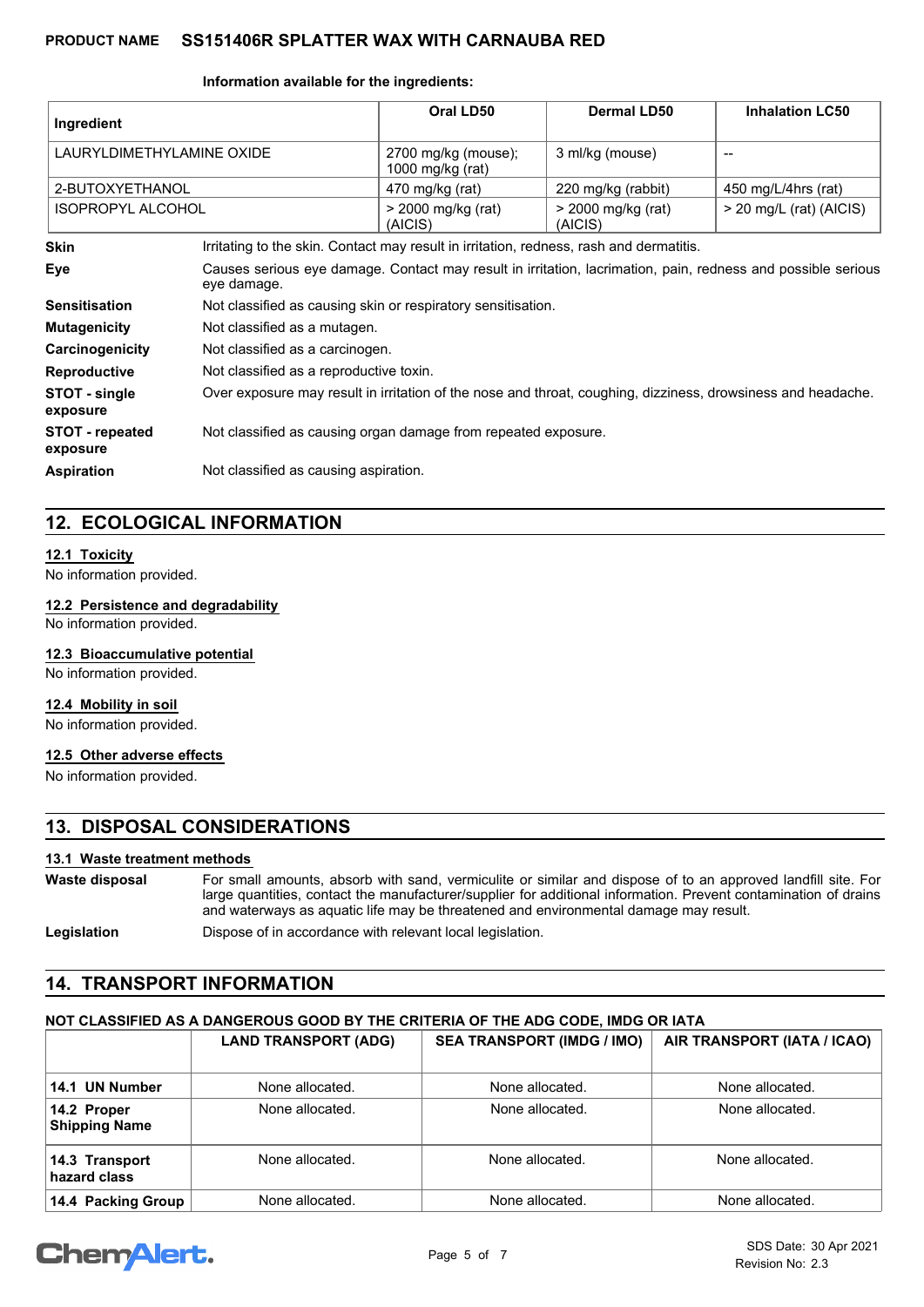#### **14.5 Environmental hazards**

No information provided.

**14.6 Special precautions for user**

**Hazchem code** None allocated.

# **15. REGULATORY INFORMATION**

#### **15.1 Safety, health and environmental regulations/legislation specific for the substance or mixture**

- A poison schedule number has not been allocated to this product using the criteria in the Standard for the Uniform Scheduling of Medicines and Poisons (SUSMP). **Poison schedule**
- Safe Work Australia criteria is based on the Globally Harmonised System (GHS) of Classification and Labelling of Chemicals (GHS Revision 7). **Classifications**
- **AUSTRALIA: AIIC (Australian Inventory of Industrial Chemicals)** All components are listed on AIIC, or are exempt. **Inventory listings**

# **16. OTHER INFORMATION**

PERSONAL PROTECTIVE EQUIPMENT GUIDELINES: The recommendation for protective equipment contained within this report is provided as a guide only. Factors such as form of product, method of application, working environment, quantity used, product concentration and the availability of engineering controls should be considered before final selection of personal protective equipment is made. HEALTH EFFECTS FROM EXPOSURE: It should be noted that the effects from exposure to this product will depend on several factors including: form of product; frequency and duration of use; quantity used; effectiveness of control measures; protective equipment used and method of application. Given that it is impractical to prepare a report which would encompass all possible scenarios, it is anticipated that users will assess the risks and apply control methods where appropriate. ACGIH American Conference of Governmental Industrial Hygienists CAS # Chemical Abstract Service number - used to uniquely identify chemical compounds CNS Central Nervous System EC No. EC No - European Community Number EMS Emergency Schedules (Emergency Procedures for Ships Carrying Dangerous Goods) GHS Globally Harmonized System GTEPG Group Text Emergency Procedure Guide IARC International Agency for Research on Cancer LC50 Lethal Concentration, 50% / Median Lethal Concentration LD50 Lethal Dose, 50% / Median Lethal Dose mg/m<sup>3</sup> Milligrams per Cubic Metre OEL Occupational Exposure Limit pH relates to hydrogen ion concentration using a scale of 0 (high acidic) to 14 (highly alkaline). ppm Parts Per Million STEL Short-Term Exposure Limit STOT-RE Specific target organ toxicity (repeated exposure) STOT-SE Specific target organ toxicity (single exposure) SUSMP Standard for the Uniform Scheduling of Medicines and Poisons SWA Safe Work Australia TLV Threshold Limit Value **Abbreviations Additional information**

TWA Time Weighted Average